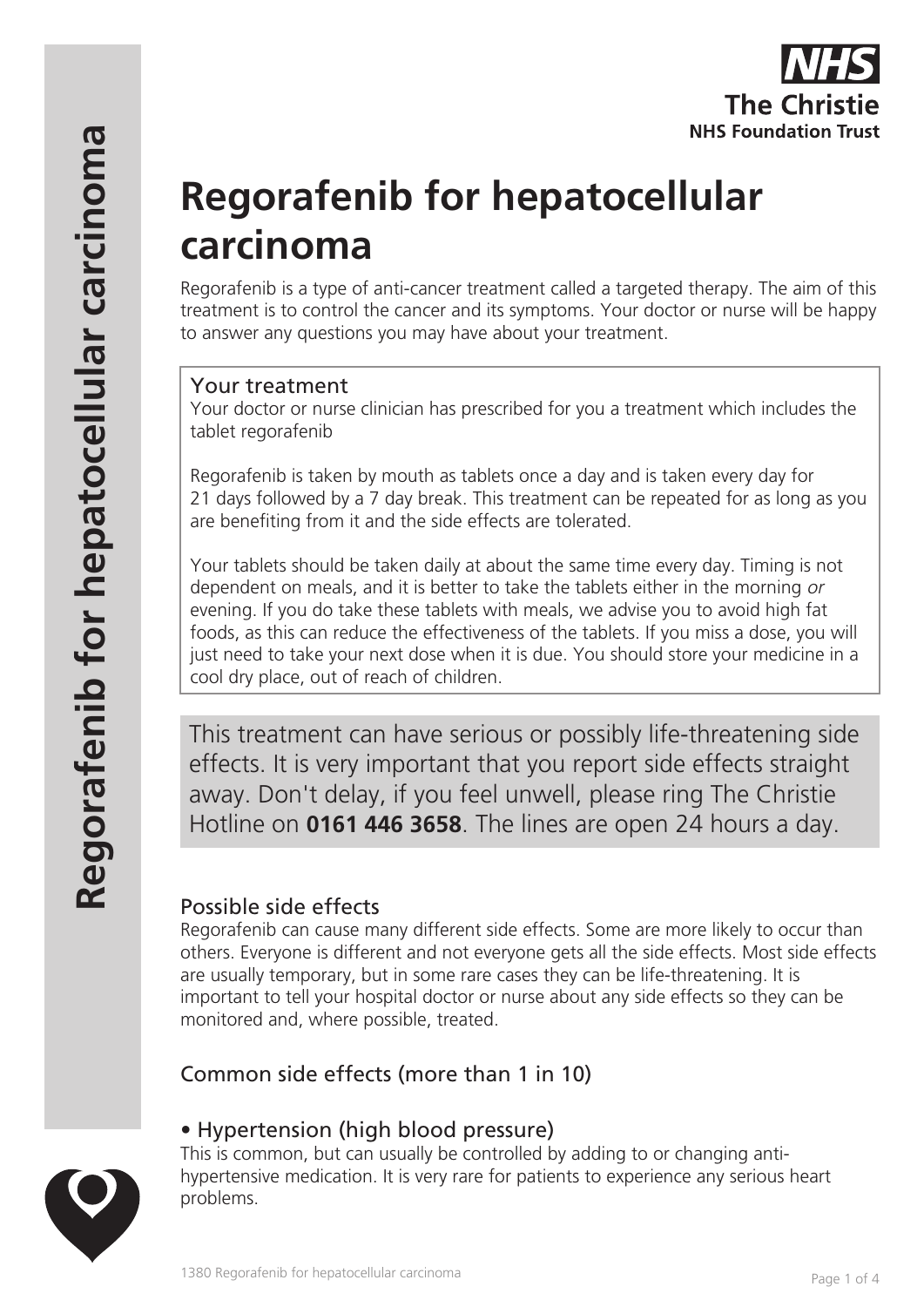## • Diarrhoea

Mild diarrhoea is common. Anti-diarrhoeal tablets (loperamide) can be prescribed to control your symptoms. Severe diarrhoea is less common. If you develop diarrhoea with an increase in stool frequency of 4 or more times above your normal daily bowel function, please contact The Christie Hotline.

#### • Loss of appetite

If you experience a loss of appetite, please be sure to tell your doctor or nurse at your next hospital visit. Ask staff for a copy of The Christie booklet 'Eating - help yourself' which contains useful suggestions about diet.

## • Altered voice

Some people find that their voice changes in tone or becomes a little hoarse whilst having regorafenib. This is not a cause for concern and should settle when treatment is stopped.

#### • Hypothyroidism

This means that your thyroid gland may become underactive. We screen for this as it is quite common for patients who stay on regorafenib to have abnormal thyroid function blood tests. If your tests are abnormal, you may be prescribed thyroid hormone replacement tablets to correct this. If left untreated, this would make you tired and sensitive to the cold.

#### • Prone to bleeding

Regorafenib can make you prone to bleeding. You may have bruising or bleeding, for example, from the nose, gums or in the urine. Contact The Christie Hotline if this occurs. A small number of patients have experienced serious bleeding complications.

## • Altered liver function blood tests

This medication can affect the way your liver and kidneys function. We will monitor this on a regular basis. It is usually mild, but can rarely cause more serious problems.

#### • Hand/foot skin reaction

Some people can experience reddening and peeling of the skin on the hands and feet. Simple moisturisers can help if this is mild, but if it interferes with walking or normal use of hands or fingers, please contact your team at The Christie. Try to keep your hands and feet cool, and if possible uncovered or wear loose-fitting cotton socks. Some treatments can make your skin more sensitive to the sun than usual. Sit in the shade, avoid too much sun and use a high factor sunblock cream.

#### • Tiredness

Regorafenib may make you feel tired and lacking in energy, but it should not affect your daily routine. Try to take rest and get help with household chores. If necessary take time off work. Gentle exercise such as walking can be beneficial.

# Uncommon side effects (less than 1 in 10)

#### • Hair thinning

Your hair may thin, but you should not lose your hair altogether. The cancer information centre offers a coping with hair loss service to all patients where support, information and advice will be given. Drop-in, contact 0161 446 8100 or email informationcentre@christie.nhs.uk. Information about the wig service can also be found here and vouchers for wigs can also be obtained for eligible patients. The wig room provides a drop-in service, please see The Christie leaflet 'The wig fitting service' for further information.

The Maggie's Centre runs a Talking Heads hair loss support workshop for anyone who is anticipating or experiencing hair loss (both men and women). These sessions cover the practicalities of hair loss as well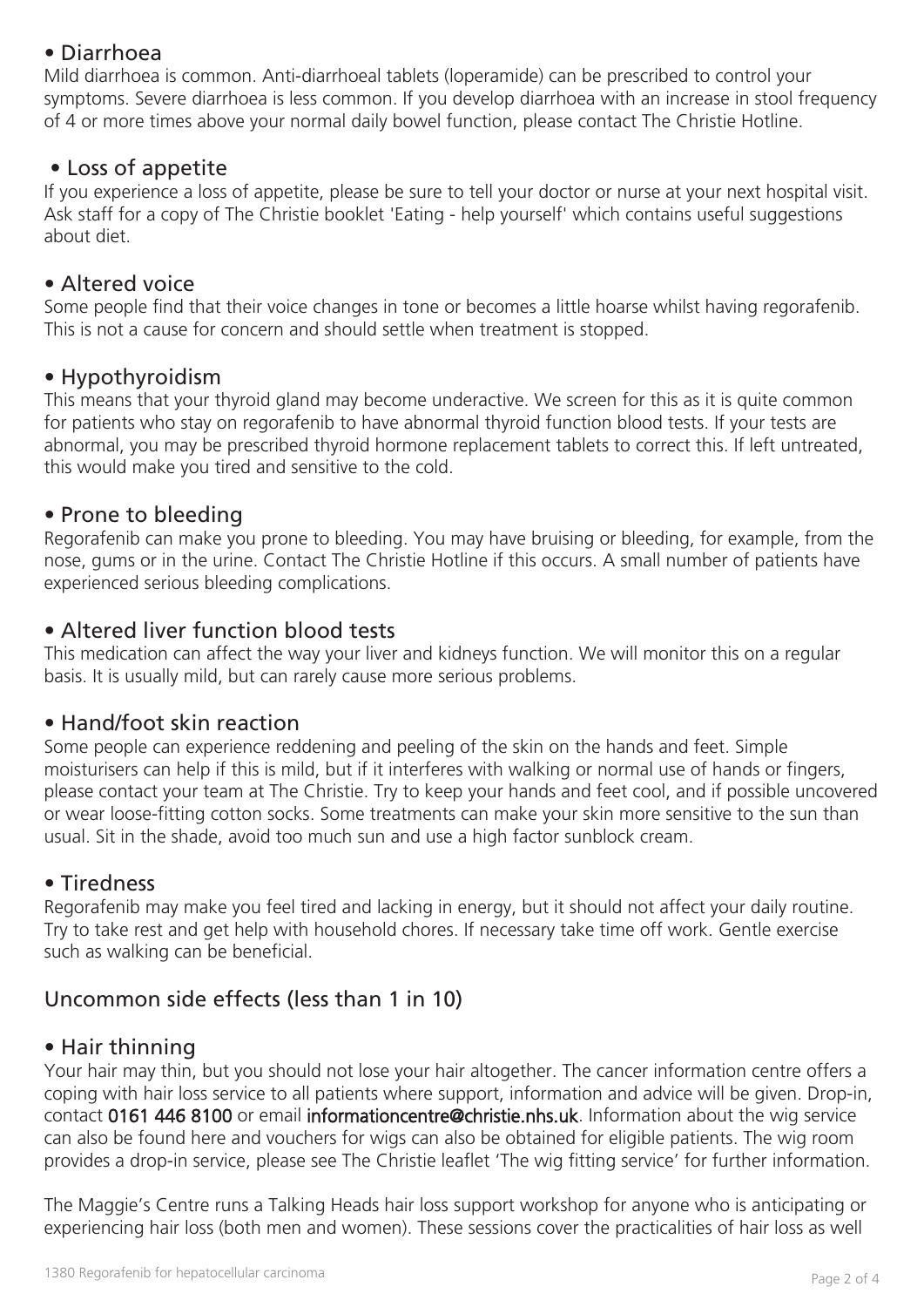as offering support with its emotional impact. Contact Maggie's on 0161 641 4848 or email manchester@maggiescentres.org.

#### • Limb swelling

Some patients on regorafenib experience some minor swelling of their limbs. This is not a major cause for concern. If it is troubling you, discuss it with your doctor at your next appointment.

## Rare side effects (less than 1 in 100)

#### • Increased risk of serious infection

You are vulnerable to infection while you are having chemotherapy. Minor infections can become lifethreatening in a matter of hours if left untreated. Symptoms of infection include fever, shivering, sweats, sore throat, diarrhoea, discomfort when you pass urine, cough or breathlessness. We recommend that you use a digital thermometer so you can check your temperature. You can buy one from your local chemist.

#### If you feel unwell, if you have symptoms of an infection or if your temperature is 37.5ºC or above, or below 36ºC contact The Christie Hotline straight away.

#### • Liver failure

Some patients on treatment with regorafenib may experience a significant deterioration in their liver function. We will closely monitor your liver function by doing blood tests, but if you feel unwell or notice swelling of your abdomen, or yellow discolouration of the skin or eyes, you should contact The Christie Hotline immediately.

#### • Blood clots

 During this treatment you are more at risk of blood clots in the legs (DVT) or lungs (PE). Occasionally these clots can be life-threatening. To help prevent clots, keep mobile and drink plenty of non-alcoholic fluids.

#### • Perforated abdomen (Warning!)

Rarely, some patients have experienced severe pain caused by a hole within the lining of the gut. This is a higher risk for patients who have a risk factor such as previous surgery in the gut. Any sudden onset of severe abdominal pain should be investigated urgently. If this happens you should contact 999 immediately.

#### Serious and potentially life-threatening side effects

In a small proportion of patients anti-cancer therapy can result in very severe side effects which may rarely result in death. The team caring for you will discuss the risk of these side effects with you.

#### Sex, contraception and fertility

Protecting your partner and contraception: We recommend that you or your partner use a condom during sexual intercourse while you are having this treatment. Regorafenib is dangerous to unborn babies and this will also protect you and your partner from any drugs that may be present in semen and in the vagina. If you suspect that you may be pregnant please tell your doctor immediately.

Fertility: This treatment may affect your ability to have children. Your doctor or nurse should have discussed this with you. If not, please ask them before you start treatment.